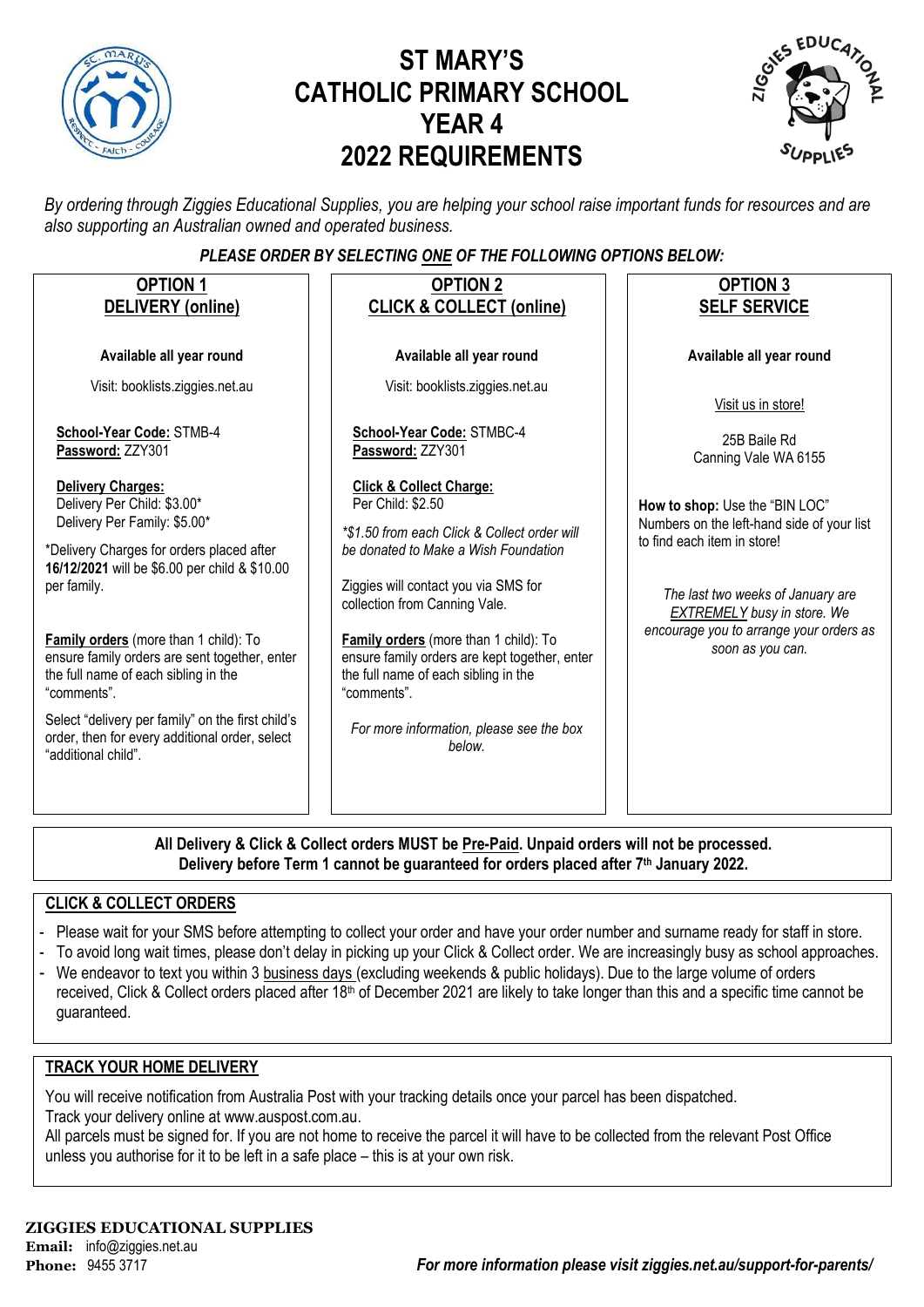

### **MISSING ITEMS**

Please ensure that you open your parcel and check your order as soon as you receive it. If you have any items missing from your pack that are not listed as being on back order, PLEASE NOTIFY US WITHIN 14 DAYS OF RECEIVING your order by emailing info@ziggies.net.au.

*Any claims made after this date will not be accepted.*

## **REFUNDS**

- Refunds will be granted for textbooks/workbooks on your Requirements List that are in **PERFECT** condition up to the **14th February 2022** or **14 days from date of purchase** (whichever is the latter). PERFECT condition = still wrapped in packaging, no name written on, no bent corners, no book covering.
- **NO REFUNDS WILL BE GIVEN FOR DIGITAL PRODUCTS.**
- Ziggies will gladly refund or exchange any items deemed faulty from the manufacturer.
- **NO REFUNDS WILL BE ISSUED FOR ITEMS MARKED WITH A #, THESE ITEMS ARE FIRM SALE.**

**Please note: A refund or exchange cannot be given if the receipt is not presented.**

| <b>Store Trading Hours:</b>                                                                                                                                                                       |                                                                                                                                                  | <b>Store locations:</b>                                                                                                                                |
|---------------------------------------------------------------------------------------------------------------------------------------------------------------------------------------------------|--------------------------------------------------------------------------------------------------------------------------------------------------|--------------------------------------------------------------------------------------------------------------------------------------------------------|
| Mon - Fri                                                                                                                                                                                         | $9:00am - 5:00pm$                                                                                                                                | 25B Baile Rd<br>❖<br>Canning Vale WA 6155                                                                                                              |
| Saturday                                                                                                                                                                                          | $9:00am - 1:00pm$                                                                                                                                |                                                                                                                                                        |
| <b>Extended hours:</b><br>Sat 8 <sup>th</sup> Jan<br>Sat 15 <sup>th</sup> Jan                                                                                                                     | $9:00$ am $-3:00$ pm<br>$9:00am - 3:00pm$                                                                                                        | <b>Parking:</b> Please be aware that there is limited parking in the<br>last two weeks of January. Please be respectful of<br>neighbouring businesses. |
| Sat 22 <sup>nd</sup> Jan<br>Thurs 27 <sup>th</sup> Jan<br>Fri 28 <sup>th</sup> Jan<br>Sat 29 <sup>th</sup> Jan<br>Sun 30 <sup>th</sup> Jan<br>Mon 31 <sup>st</sup> Jan<br>Sat 5 <sup>th</sup> Feb | $9:00am - 5:00pm$<br>$8:00am - 6:00pm$<br>$8:00am - 6:00pm$<br>$9:00am - 5:00pm$<br>$11:00am - 4:00pm$<br>$8:00am - 6:00pm$<br>$9:00am - 3:00pm$ | To avoid parking issues, we strongly encourage you to visit<br>our store earlier or select the delivery option.                                        |
| * Christmas Eve (24th Dec) 9:00am-3:00pm<br>* Closed all public holidays (i.e. Christmas Day,                                                                                                     | Boxing Day, New Year's Day, Australia Day etc.)                                                                                                  |                                                                                                                                                        |

#### **Covid-19**

Due to the current situation with Covid-19, we will be monitoring and restricting (if necessary) the number of customers in store for the safety of our customers and staff. If you are visiting our stores in the last 2 weeks of January, please be aware that you may need to wait in line to enter our stores for self-service, so please limit the number of family members you bring with you. We highly recommend that you visit before this time. All customers will be required to sign in using the Safe WA App or the manual register.

#### **Plastic Bags**

We encourage you to bring re-usable bags into store if doing self-service. Re-usable plastic and fabric bags will be available to purchase if required.

#### **Parents to Supply**

1x Art Smock (Available from Uniform Shop) 1x Homework Folder (Available from Uniform Shop) 1x Roll Paper Towel NO CHAIR BAG REQUIRED IN YEAR 4.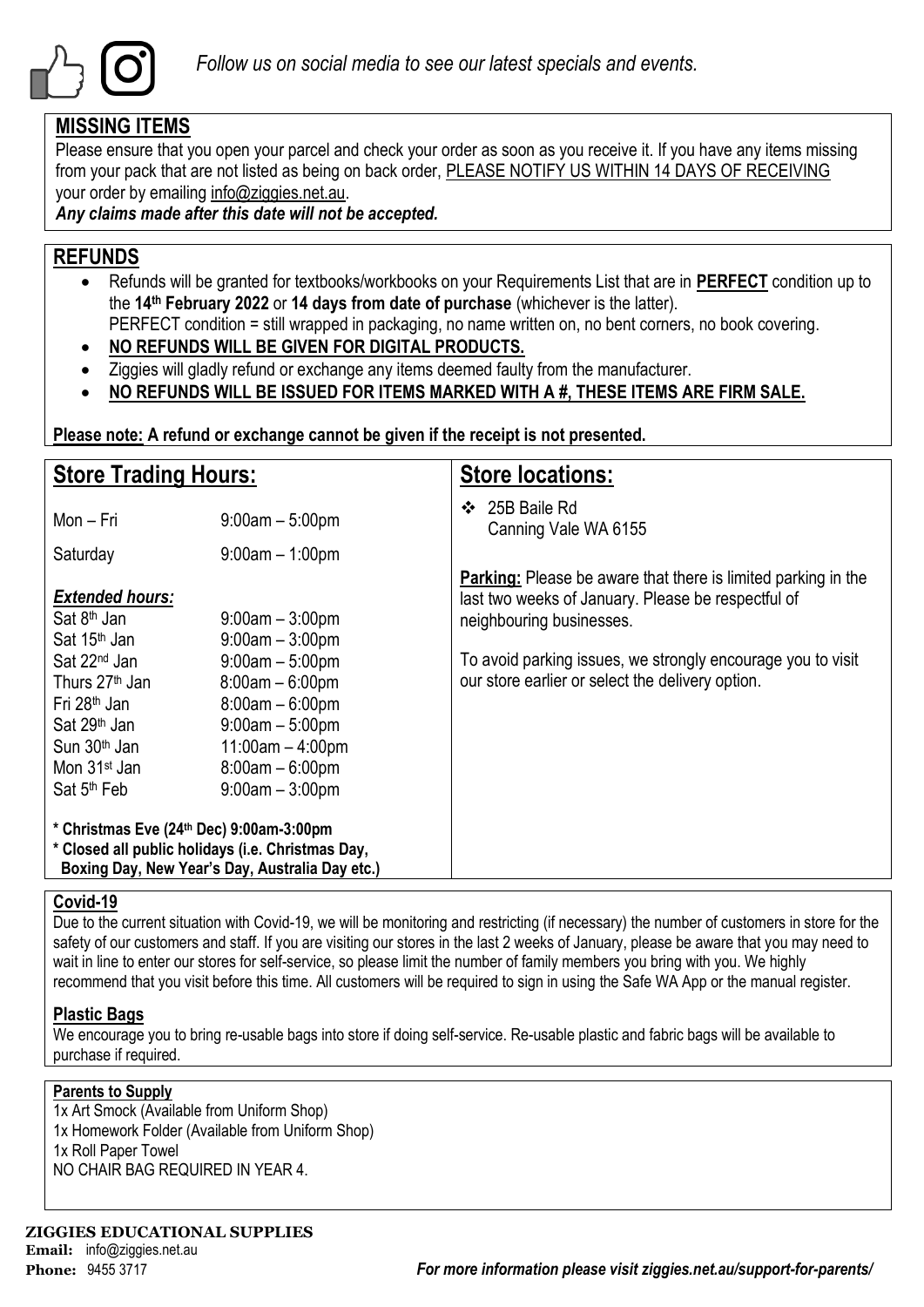## **ST MARY'S CATHOLIC PRIMARY SCHOOL YEAR 4 2022**

**Student Name:** \_\_\_\_\_\_\_\_\_\_\_\_\_\_\_\_\_\_\_\_\_\_\_\_\_\_\_ **Parent Name: \_\_\_\_\_\_\_\_\_\_\_\_\_\_\_\_\_\_\_\_\_\_\_\_\_\_\_\_\_\_\_\_\_\_\_\_\_\_\_**

**Parent Contact #: example 2 example 2 Email Contact:**  $\blacksquare$ 

Address: **and a set of the set of the set of the set of the set of the set of the set of the set of the set of the set of the set of the set of the set of the set of the set of the set of the set of the set of the set of t** 

*PLEASE TICK THE ITEMS YOU WISH TO PURCHASE*

| <b>BIN LOC</b> | <b>ITEM</b>                                                    |                        |                         | QTY PRICE EA | <b>TOTAL</b> |
|----------------|----------------------------------------------------------------|------------------------|-------------------------|--------------|--------------|
|                | PERSONAL ITEMS FOR STUDENT USE                                 |                        |                         |              |              |
| 0015*          | Desk Mat Praxis No.2 Mid-Upper Primary Marine Blue NSW         |                        | $\mathbf 1$             | \$14.95      | \$14.95      |
| 0073           | Book Covering Self Adhesive Clear 45cm x 5m                    |                        | 1                       | \$6.15       | \$6.15       |
| 0087           | Calculator Desktop Jastek Compact Blue                         |                        | $\mathbf{1}$            | \$10.95      | \$10.95      |
| 0111           | # Crayons Texta Zoom Twist Wallet 12                           |                        | 1                       | \$4.85       | \$4.85       |
| 0131           | Display Book A4 20 Inserts Blue                                |                        | $\overline{2}$          | \$1.95       | \$3.90       |
| 0196           | Eraser Large Vinyl                                             |                        | $\overline{\mathbf{4}}$ | \$0.55       | \$2.20       |
| 0239           | Exercise Book Spirax A4 96 Page 14mm Dotted Thirds             |                        | 10                      | \$2.15       | \$21.50      |
| 0250           | # Glue Stick Artline 40g Purple                                |                        | 4                       | \$2.65       | \$10.60      |
| 0281           | # Highlighter Maped Assorted Colours in Wallet 4               |                        | $\mathbf{1}$            | \$4.05       | \$4.05       |
| 0295           | # Marker Artline 70 Black                                      |                        | 1                       | \$3.50       | \$3.50       |
| 0324           | # Marker Crayola Washable Supertips 10                         |                        | $\mathbf{1}$            | \$4.95       | \$4.95       |
| 0361           | # Marker Whiteboard Faber Bullet Blue (No Substitutes)         |                        | 8                       | \$2.20       | \$17.60      |
| 0402           | # Pen Fineliner Artline Supreme 0.4mm Black                    |                        | $\mathbf{1}$            | \$2.60       | \$2.60       |
| 0407           | # Pen Medium Point Artline 8210 Red                            |                        | $\overline{c}$          | \$0.45       | \$0.90       |
| 0420           | Pencil Coloured Columbia 12                                    |                        | $\mathbf{1}$            | \$2.95       | \$2.95       |
| 0445           | Pencil Faber Graphite 1111 HB                                  |                        | 12                      | \$0.35       | \$4.20       |
| 0467           | Pencil Sharpener Double Metal                                  |                        | $\mathbf{1}$            | \$0.90       | \$0.90       |
| 0506           | Ruler Wooden 30cm (No Inches)                                  |                        | 1                       | \$0.80       | \$0.80       |
| 0516           | Scissors Celco 165mm Yellow Handle                             |                        | $\mathbf{1}$            | \$2.25       | \$2.25       |
|                | If your child is left handed, please select the scissors below |                        |                         |              |              |
| 0517           | Scissors Celco 165mm Left Handed Green Handle                  |                        | 0                       | \$2.25       | \$0.00       |
| 0524           | Scrap Book Jungle 335x240mm 64 Page                            |                        | 1                       | \$1.55       | \$1.55       |
| 0552           | Tissues Facial 200 Sheets 2 PLY (supplied in bulk to school)   |                        | $\mathbf{1}$            | \$2.70       | \$2.70       |
| 1097*          | # Marker Artline Dry Safe 170 Permanent Black                  |                        | 1                       | \$3.60       | \$3.60       |
| 1221*          | Playing Cards Assorted                                         |                        | $\mathbf{1}$            | \$2.35       | \$2.35       |
| 1421*          | # Headphones Kensington With Microphone & Volume Control       |                        | 1                       | \$12.50      | \$12.50      |
|                | <b>SUBTOTAL</b>                                                |                        |                         |              | \$142.50     |
|                | PLEASE TICK IF ALL OF THE ITEMS ABOVE TO BE PURCHASED          |                        |                         |              |              |
|                |                                                                |                        |                         |              |              |
|                | POSTAGE (Please tick on ELDEST child's list)                   |                        |                         |              |              |
|                | Postage Per Child                                              |                        | 1                       | \$3.00       | \$3.00       |
|                | Postage Per Family                                             |                        | 1                       | \$5.00       | \$5.00       |
|                | <b>PARENTS TO SUPPLY</b>                                       | <b>GRAND TOTAL: \$</b> |                         |              |              |
|                | 1x Art Smock (Available from Uniform Shop)                     |                        |                         |              |              |
|                | 1x Homework Folder (Available from Uniform Shop)               |                        |                         |              |              |
|                | 1x Roll Paper Towel                                            |                        |                         |              |              |
|                | NO CHAIR BAG REQUIRED IN YEAR 4.                               |                        |                         |              |              |

**PLEASE TURN OVER FOR PAYMENT DETAILS**